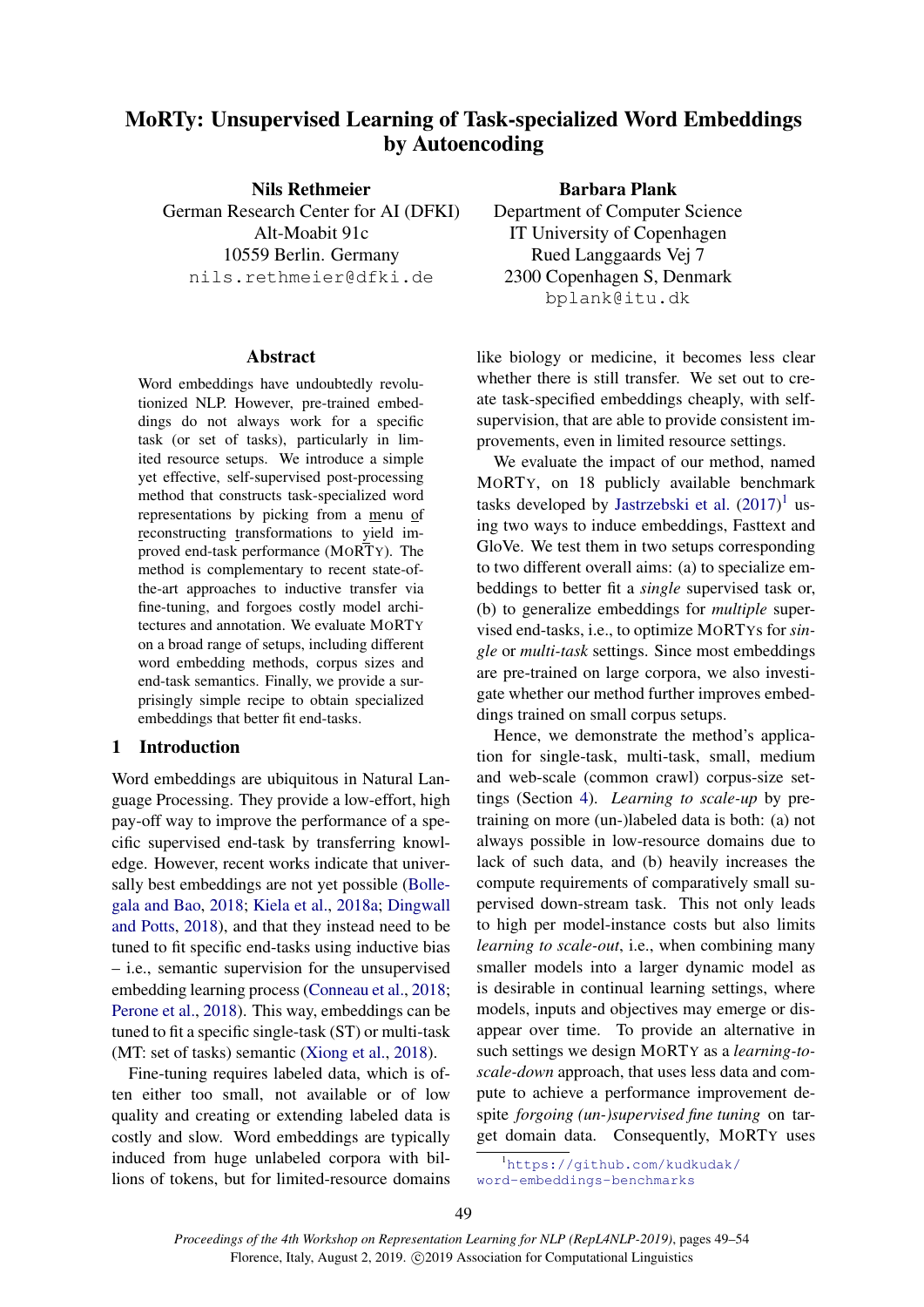very little resources, $\frac{2}{3}$  $\frac{2}{3}$  $\frac{2}{3}$  producing a low carbon footprint, especially regarding recent, compute intensive, *scale-up* approaches like ELMo or BERT [\(Peters et al.,](#page-5-2) [2018;](#page-5-2) [Devlin et al.,](#page-4-5) [2018\)](#page-4-5) which have high hardware and training time requirements and a large carbon footprint as recently demonstrated by [Strubell et al.](#page-5-3) [\(2019\)](#page-5-3). As a result, we demonstrate a simple, unsupervised scale-down method, that allows further pretraining exploitation, while requiring minimum extra effort, time and compute resources. As in standard methodology, optimal post-processed embeddings can be selected according to multiple proxy-tasks for overall improvement or using a single end-task's development split—e.g., on a fast baseline model for further time reduction.

## 2 MoRTy embeddings

Our proposed post-processing method provides a Menu of Reconstructing Transformations to yield improved end-task performance (MORTY).

Approach: The key idea of MORTY is to create a family of embeddings by learning to reconstruct the original pre-trained embeddings space via autoencoders.

The resulting family or representations (postprocessed embeddings) gives a "menu" which can be picked from in two ways: (a) standard development set tuning, to gain performance at a *single* supervised task (ST), or (b) via benchmark tasks, to boost performance of *multiple tasks* (MT). The first is geared towards optimizing embeddings for a single specific task (specialization), the latter aims at embedding generalization, that works well across tasks.

In more details, the overall MORTY recipe is: (1) Train (or take): an original (pre-trained) embedding space  $E_{org}$  using embedding method f. (2) Reconstruct  $E_{org}$ : compute multiple randomly initialized representations of  $E_{ora}$  using a reconstruction loss (mean square error, cf. below). (3) Pick: performance-optimal representation for the end-task(s) via a task's development split(s) or proxy tasks, depending on the end-goal, i.e., specialization or generalization. (4) Gain: use optimal MORTY  $(E_{post})$  to push relative performance on end task(s).

Which autoencoder variant? For step (2), we found the following autoencoder recipe to work best: A linear autoencoder with one hidden layer, trained via bRMSE (batch-wise root mean squared error), the same hidden layer size as the original embedding model and half of its learning rate<sup>[3](#page-0-0)</sup>i.e., *a linear, complete autoencoder*, trained for a single epoch (cf. end of Section [3\)](#page-2-1).

We experimented with alternative autoencoders: sparse [\(Ranzato et al.,](#page-5-4) [2007\)](#page-5-4), denoising, discrete [\(Subramanian et al.,](#page-5-5) [2018\)](#page-5-5), and undercomplete autoencoders, but found the simple recipe to work best. In the remainder of the paper, we test this 'imitation-scheme' setup recipe.

## 3 Experiments

With the aim of deriving a simple yet effective 'best practice' usage recipe, we evaluate MORTY as follows: a) using two word embedding methods  $f$ ; b) corpora of different sizes to induce  $E_{ora}$ , i.e., small, medium and web-scale; c) evaluation across 18 semantic benchmark tasks spanning three semantic categories to broadly examine MORTY's impact, while assessing both single and multi-task end goals; and finally e) evaluate 1-epoch setups in relation to different corpus sizes.

Embeddings and Corpus Size: We evaluate embeddings trained on small, medium (millions of tokens) and large (billions of tokens) corpus sizes. In particular, we train 100-dimensional embeddings with Fasttext [\(Bojanowski et al.,](#page-4-6) [2016\)](#page-4-6) [4](#page-0-0) and GloVe [\(Pennington et al.,](#page-5-6)  $2014$ )<sup>[5](#page-0-0)</sup> on the 2M and 103M WikiText created by [Merity et al.](#page-5-7) [\(2016\)](#page-5-7). We complement them with off-the-shelf webscale Fasttext and GloVe embeddings (trained on 600B and 840B tokens, respectively). This results in the following vocabulary sizes for Fasttext and GloVe embeddings, respectively: on 2M 25,249 and 33,237 word types. For 103M we get 197,256 and 267,633 vocabulary words. Public, off-the-shelf – common-crawl trained – Fasttext and GloVe embeddings have very large vocabularies of 1,999,995 and 2,196,008 words.

To account for variation in results, we train both embedding methods *five times each*<sup>[6](#page-0-0)</sup> on the two WikiText corpus sizes. We observed only minor

 $2 < 1$ GB memory including the whole dataset, computes fast on GPU and CPU and inherits FastText's dynamic outof-vocabulary token embedding generation, which is useful in handling unforeseen words in down-stream tasks.

<sup>&</sup>lt;sup>3</sup>Original Fasttext and GloVe used  $lr = 0.05$ , so  $lr \approx$ 0.025 is a 'careful' rate and used throughout the experiments in this paper.

<sup>4</sup>To train Fasttext we used <https://fasttext.cc>

<sup>&</sup>lt;sup>5</sup>To train GloVe we used the [python](https://github.com/maciejkula/glove-python) glove<sub>-</sub>python wheel 6 Fasttext was trained using the implementation's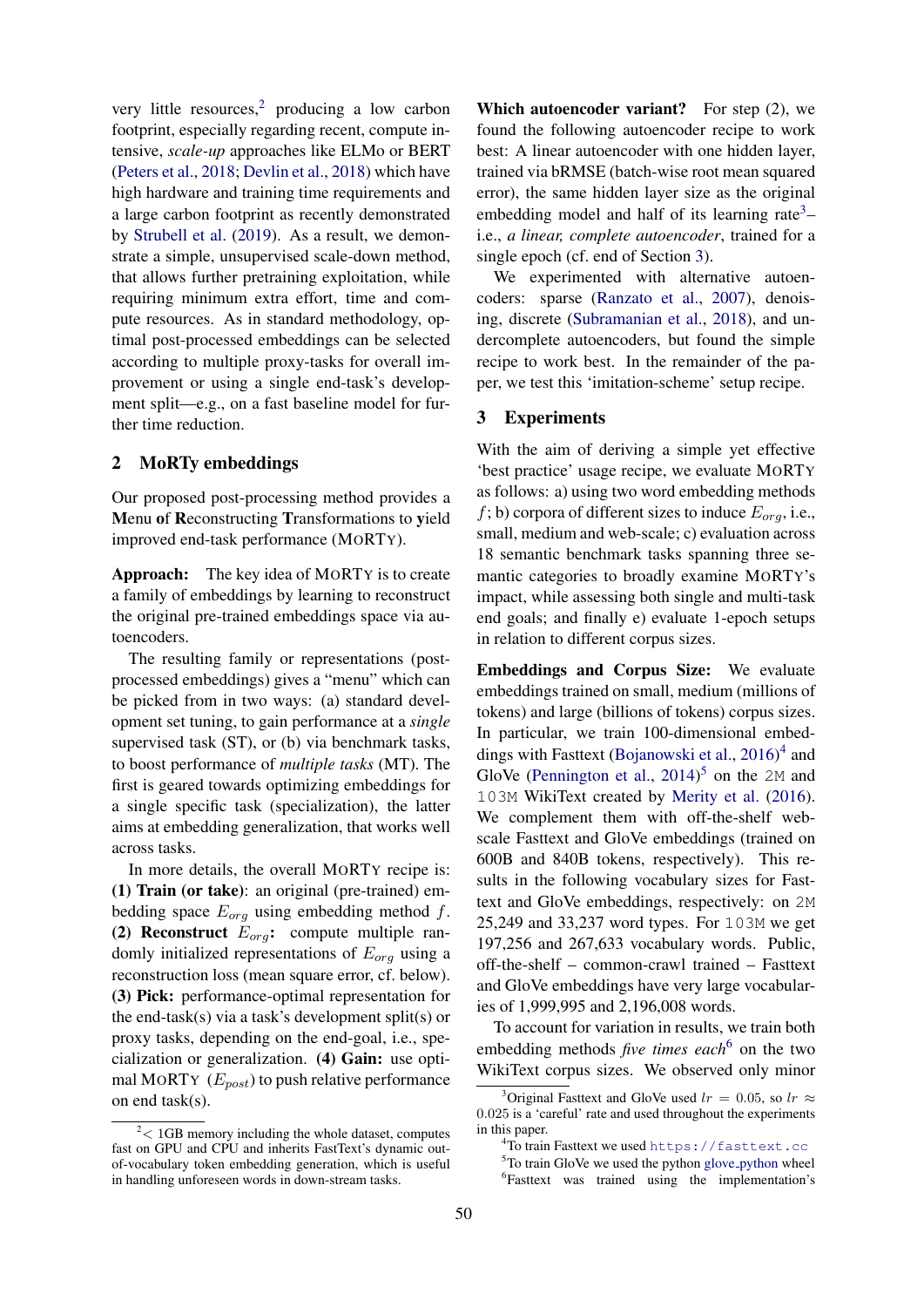variations, < 0.5% between runs for both Fasttext and GloVe, in overall performance  $\Sigma$  – i.e., when summing the scores of all benchmark tasks.

Semantic benchmark tasks: We use a publicly available word embedding benchmark implementation developed by [Jastrzebski et al.](#page-4-4) [\(2017\)](#page-4-4) – chosen for reproducibility and breadth. The 18 tasks span three semantic categories: (a) word similarity (6 tasks), (b) word analogy (3 tasks), and (c) word and sentence categorization  $(9 \text{ tasks})$ .<sup>[7](#page-0-0)</sup>

<span id="page-2-1"></span>Evaluation and Experimental Details For the single-task setup we show MORTY'S relative, percentual performance change (ST % change) produced by choosing the best MORTY embedding per task – 18 MORTYs. Correspondingly, for multi-task results we show MT % change obtained by choosing the MORTY embedding with the best score over all tasks  $\Sigma$  – i.e., one MORTY for all tasks. Performances in Table [1](#page-3-0) are averaged over 5 runs each of Fasttext and GloVe per corpus size. To maximize MORTY'S usability we evaluate a 1-epoch training scheme. We test its robustness – *particularly for limited resource use* – by training 1 epoch on three corpus sizes (small to web-scale), using the best multi-task (MT/ $\Sigma$ ) base embedder – see Fasttext Table [1.](#page-3-0) We again account for variation by using 3 randomly initialized MORTY runs, each over the 5 respective runs per corpus size. In this experiment, a single epoch yielded very stable boosts, that are comparable to multi-epoch training.

### <span id="page-2-0"></span>4 Results

The main results are provided in Table [1](#page-3-0) and Figure [1.](#page-2-2) There are several take-aways.

f: Fasttext and GloVe: First, regarding the base embeddings (cf. per-category base performance scores in Table [1\)](#page-3-0): i) we notice that Fasttext performs overall better than GloVe; ii) classification and similarity results improve the larger the corpus; consistently over  $f$ ; and iii) GloVe is bet-ter for the analogy tasks on web-scale data.<sup>[8](#page-0-0)</sup>

MORTY for multi-task application: Second, the MT  $\textdegree$  change columns show that a single best MORTY improves overall performance  $\Sigma$  (black row)<sup>[9](#page-0-0)</sup> – the sum of 18 tasks – by 8.9, 5.8 and 3.4 percent compared to Fasttext base. As corpus size increases, there is less space for MORTY to improve  $\Sigma$  scores. What is interesting to note is that MORTY is able to recover analogy performance on 103M (to more than 2M level). This is also reflected in the Google and MSR analogy scores doubling and tripling (middle column). On 2M we also see a modest improvement (6.2) for similarity tasks, while classification on 2M slightly dropped. Regarding GloVe (3 rightmost columns) we notice lower overall performance (black column), which is consistent with findings by [Levy et al.](#page-5-9) [\(2015\)](#page-5-9). MORTY on GloVe produces lower but more stable improvements for the MT setting (middle column), with analogy and similarity performance noticeably increasing for the small 2M dataset. Generally, we see both performance increases and drops for individual task, especially on 2M and Fasttext, indicating that, a single overall best MORTY specializes the base Fasttext embedding to better fit a specific subset of the 18 tasks, while still beating the base embedders f in overall score  $(\Sigma)$ .

MORTY for single-task application: In the ST % change columns we see best single task (ST) results for task-specific optimal MORTY embeddings. Both embedders get consistent boosts, with Fasttext exhibiting significantly higher improvement from MORTY on 2M and 103M, despite already starting out at a higher base performance.

<span id="page-2-2"></span>

Figure 1: 1-epoch MORTY (MT %) performance change over Fasttext: Blue bars show Fasttext baseline performance (100%). 3 Morty runs: trained on Fasttext for 1 epoch (2x5 Fasttext for corpus sizes 2M and 103M and 1x for 600B). Detailed description on next page.

<sup>(</sup><fasttext.cc>) default parameters. GloVe was trained with the same parameters as in [\(Pennington et al.,](#page-5-6) [2014\)](#page-5-6) – Figure 4b. Though, 4a gave the same results.

 $7$ [Jastrzebski et al.](#page-4-4) [\(2017\)](#page-4-4) use measures form the dataset literature: Spearman correlation for similarity, 3CosAdd for analogy and accuracy and cluster purity for categorization.

<sup>8</sup>GloVe 3CosAdd matches [\(Levy and Goldberg,](#page-5-8) [2014\)](#page-5-8).

<sup>&</sup>lt;sup>9</sup>Note that, % change for  $\Sigma$  is not the average of the individual task changes, but the % change of the sum of 18 individual scores.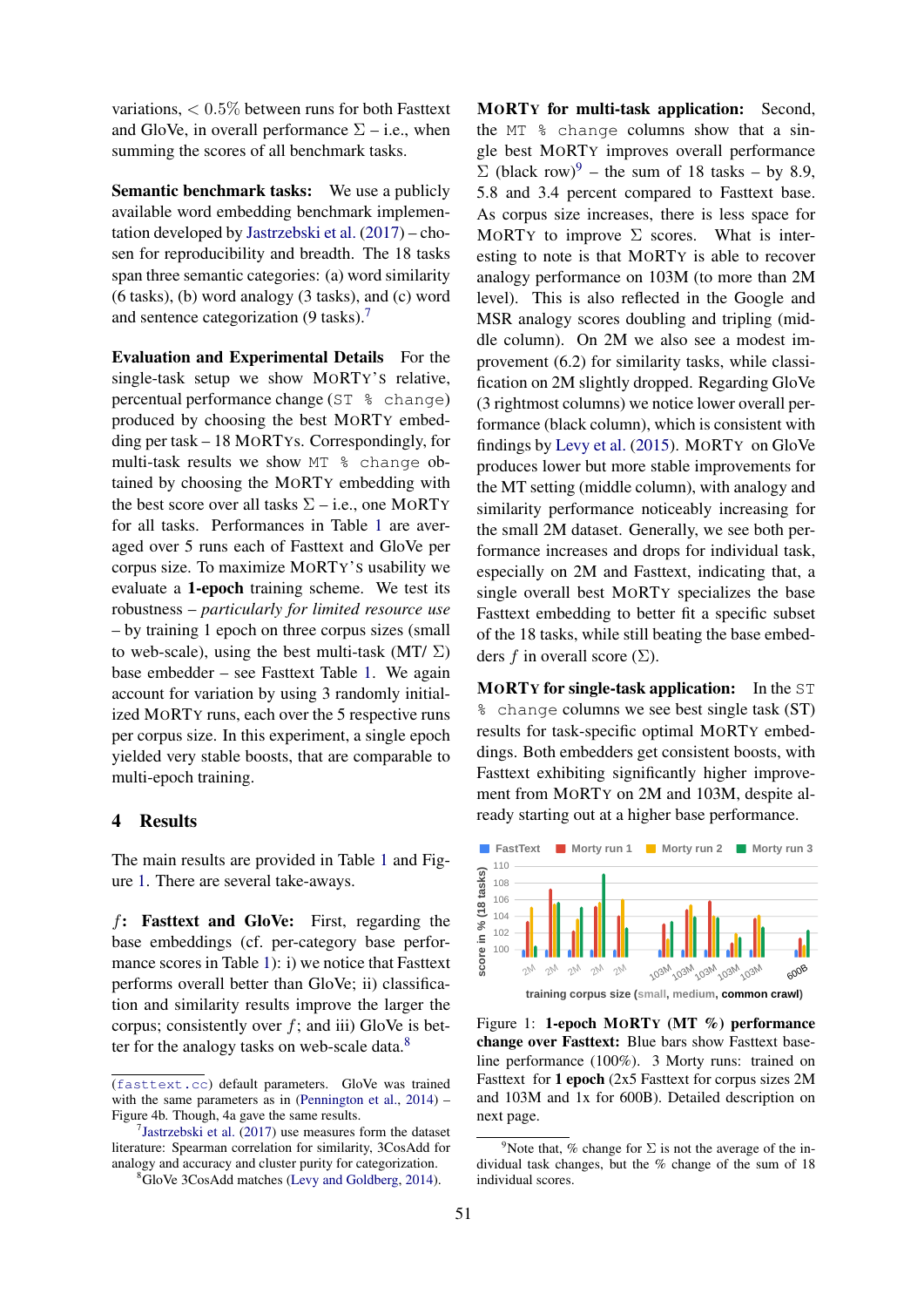<span id="page-3-0"></span>

| embedder<br>model |                     | <b>Fasttext base</b><br>performance |          | MT % change by<br>1 overall Morty |           |         | ST % change by<br>18 single Mortys |                |        | GloVe base<br>performance |      |          | MT % change by<br>1 overall Mortv |        |           | ST % change by<br>18 single Mortys |                |                |
|-------------------|---------------------|-------------------------------------|----------|-----------------------------------|-----------|---------|------------------------------------|----------------|--------|---------------------------|------|----------|-----------------------------------|--------|-----------|------------------------------------|----------------|----------------|
| train size        | 2M                  | 103M                                | 600B     | 2M                                | 103M 600B |         | 2M                                 | 103M           | 600B   | <b>2M</b>                 | 103M | 840B     | 2M                                | 103M   | 840B      | 2M                                 | 103M           | 840B           |
| <b>AP</b>         | 0.31                | 0.59                                | 0.68     | $-6.1$                            | $-0.9$    | $-1.5$  | 8.2                                | 5.2            | 4      | 0.2                       | 0.43 | 0.61     | 2.7                               | 5.6    | 9.3       | 13.2                               | 9.2            | 12.2           |
| <b>BLESS</b>      | 0.3                 | 0.73                                | 0.84     | $-2.2$                            | 3.8       | $-3$    | 13                                 | 9.7            | 5.4    | 0.27                      | 0.51 | 0.85     | 1.6                               | $-1.6$ | $-1.8$    | 7.9                                | 7.9            | 4.7            |
| <b>Battig</b>     | 0.14                | 0.32                                | 0.48     | $-3.6$                            | 0.1       | $-3.7$  | $\overline{7}$                     | $\overline{4}$ | 0.5    | 0.1                       | 0.19 | 0.46     | 3.5                               | 2      | 1.9       | 7.4                                | 5.4            | 8.5            |
| <b>ESSLI1a</b>    | 0.48                | 0.76                                | 0.77     | 2.2                               | 4.3       | 17.6    | 27.5                               | 10.2           | 17.6   | 0.46                      | 0.63 | 0.75     | 0                                 | 3.1    | 9.1       | 8                                  | 8.9            | 12.1           |
| <b>ESSLI 2b</b>   | 0.63                | 0.75                                | 0.78     | 9.2                               | 2.7       | O       | 26.5                               | 11.3           | 12.9   | 0.51                      | 0.74 | 0.75     | 19.9                              | $-0.5$ | 6.7       | 23.7                               | 11.7           | 16.7           |
| <b>ESSLI2c</b>    | 0.54                | 0.54                                | 0.62     | $-3.7$                            | 10.7      | $-10.7$ | 11                                 | 19.7           | 10.7   | 0.46                      | 0.54 | 0.62     | 2.1                               | 2.7    | 0         | 16.9                               | 16.7           | 10.7           |
| Google            | 0.06                | 0.04                                | 0.12     | 33.6                              | 293.8     | 187.3   | 45.3                               | 319.3          | 217.2  | 0                         | 0.05 | 0.58     | 42.7                              | 13.8   | 2.8       | 60.4                               | 18.6           | 5.9            |
| <b>SEval 122</b>  | 0.11                | 0.16                                | 0.24     | 1.6                               | 4.3       | $-2.8$  | 18.1                               | 14.1           | 4.8    | 0.11                      | 0.15 | 0.2      | 6.5                               | 2.2    |           | 11.4                               | 5              | 2.4            |
| <b>MSR</b>        | 0.28                | 0.08                                | 0.18     | 18.8                              | 246.2     | 117.1   | 27.5                               | 267.3          | 137    | $\Omega$                  | 0.09 | 0.57     | 45.6                              | 30.9   | $-2.4$    | 100.7                              | 38.1           | 10.1           |
| <b>MTurk</b>      | 0.24                | 0.52                                | 0.73     | 65.6                              | 5.1       | 1.1     | 98                                 | 12.6           | 1.5    | 0.3                       | 0.46 | 0.69     | $-22.4$                           | 2.6    | 0.5       | 1.6                                | 4.2            | 2.6            |
| <b>RG65</b>       | 0.29                | 0.71                                | 0.86     | 65.2                              | 0.7       | 2.1     | 104.7                              | 5.3            | 5.6    | 0.15                      | 0.44 | 0.77     | 11.6                              | 3.9    | $-1.3$    | 30.8                               | 10             | $\overline{4}$ |
| <b>RW</b>         | 0.21                | 0.38                                | 0.59     | $-17.1$                           | $-0.8$    | $-2$    | 4.1                                | 2.4            | 0.9    | 0.2                       | 0.21 | 0.46     | $-2.1$                            | 11.8   | 2         | $\overline{4}$                     | 19.8           | 10.3           |
| <b>MEN</b>        | 0.36                | 0.71                                | 0.84     | 13                                | 0.4       | $-0.4$  | 22                                 | 2.3            | 0.3    | 0.16                      | 0.51 | 0.8      | 3.6                               | 5.6    | 0.5       | 15.1                               | $\overline{7}$ | 7.7            |
| SimLex999         | 0.18                | 0.31                                | 0.5      | $-23.2$                           | 3.7       | $-1.2$  | 7.3                                | 9              | 3.1    | 0.03                      | 0.22 | 0.41     | 147.8                             | 7.3    | 3.1       | 228.3                              | 11.7           | 9.3            |
| <b>TR9856</b>     | 0.1                 | 0.13                                | 0.18     | 2.8                               | $-4.1$    | $-37.1$ | 20.5                               | 17.3           | $-2.5$ | 0.09                      | 0.08 | 0.1      | 13.9                              | 8.9    | $-4.7$    | 19.8                               | 47.3           | 36.7           |
| <b>WS353</b>      | 0.46                | 0.69                                | 0.79     | 3.9                               |           | $-1.7$  | 10                                 | 2.9            | 0.6    | 0.16                      | 0.45 | 0.74     | 31.5                              | 7.2    | 0.7       | 36.8                               | 8.2            | 5.6            |
| <b>WS353R</b>     | 0.35                | 0.63                                | 0.74     | 16.4                              | 1.7       | $-2.8$  | 24.3                               | 4.1            | 1.6    | 0.08                      | 0.4  | 0.69     | 53.1                              | 6.5    | 1.1       | 62                                 | 8.2            | 2.7            |
| <b>WS353S</b>     | 0.52                | 0.77                                | 0.84     | 3.2                               | 0.4       | 0.6     | 13.3                               | 3              | 1.9    | 0.27                      | 0.58 | 0.8      | 15.1                              | 6.5    | 0.3       | 20.2                               | 7.6            | 5.9            |
| $\sum$ tasks      | 5.55                | 8.83                                | 10.79    | 8.9                               | 5.8       | 3.4     | 8.9                                | 5.8            | 3.6    | 3.56                      | 6.68 | 10.84    | 7.8                               | 4.3    | 1.9       | 7.8                                | 4.3            | 1.9            |
| category          | 2.39                | 3.7                                 | 4.17     | $-2.1$                            | $-0.2$    | 1.8     | 11.4                               | 4.5            | 3.1    | 2                         | 3.04 | 4.05     | 3.5                               | $-0.8$ | 2.4       | 7.3                                | 3.3            | 5.5            |
| analogy           | 0.45                | 0.28                                | 0.55     | 15.5                              | 115       | 72.2    | 24.6                               | 125.2          | 92.7   | 0.11                      | 0.29 | 1.34     | 7.4                               | 4.2    | 1.3       | 12.3                               | 15.8           | 6.5            |
| similarity        | 2.71                | 4.85                                | 6.07     | 6.2                               | $-0.6$    | $-4.7$  | 17.3                               | 2.2            | $-0.3$ | 1.45                      | 3.35 | 5.45     | 9.2                               | 1.8    | 0         | 11                                 | 6.3            | 2.9            |
| legend            | <50%<br>50%<br>>50% |                                     | $< -10%$ |                                   | no change |         | $> +10%$                           |                | <50%   | 50%                       | >50% | $< -10%$ |                                   |        | no change |                                    | $> +10%$       |                |

Table 1: MORTY on Fasttext and GloVe: Above are scores for: 18 individual tasks (AP-WS353S), the sum of 18 scores Σ, and scores grouped by semantic: similarity (AP-ESSLI2c), analogy (Google-MSR), classification (MTurk-WS253S). Left column: shows absolute scores of the original embedder. Middle column: shows % score change after fine-tuning with the MORTY that has the *highest overall score* Σ – i.e., 1 MORTY for all tasks ( $multi-task$ ). Right column: shows % score change after applying 18 individually best MORTYs per single-task – i.e., 18 MORTYs . Each column is further split by corpus size – 2M, 103M(illion) and 600/840B(illion) tokens. All scores are averages over 5 original embedder scores and respective MORTY changes.

Applying the MORTY 1-epoch recipe So far, we saw MORTYs potential for overall (ST/MT/Σ) performance improvements, but will we observe the same *in the wild*? To answer this question for the MT use-case, we apply a *1-epoch* training only recipe. That is, we train *1-epoch* using a linear, complete autoencoder using *half of the base embedders learning rate* on three randomly initialized MORTYs, and then test them on the 18 task (MT) setup. Figure [1](#page-2-2) shows consistent MT/ $\Sigma$  score improvements for each of the 3 MORTY-over-Fasttext runs (red, yellow, green) on 2M, 103M, and 600B vs. base Fasttext (blue 100).

We see that, for practical application, this allows MORTY to boost supervised MT performance even without using a supervised development split or proxy task(s), while also *eliminating multi-epoch tuning*. Both Figure [1](#page-2-2) and Table [1](#page-3-0) show similar overall (MT) improvements per corpus size, which suggests that 1-epoch training is sufficient and that MORTY is especially beneficial on smaller corpora – i.e., in limited resource settings.

## 5 Related Work

There is a large body of work on information transfer between supervised and unsupervised tasks. First and foremost unsupervisedto-supervised transfer includes using embeddings for supervised tasks. However, transfer also works vice versa, in a supervised-to-unsupervised setup to (learn to) specialize embeddings to better fit a specific supervised signal [\(Ruder and Plank,](#page-5-10) [2017;](#page-5-10) [Ye et al.,](#page-5-11) [2018\)](#page-5-11). This includes injecting generally relevant semantics via retrofitting or auxiliary multi-task supervision [\(Faruqui et al.,](#page-4-7) [2015;](#page-4-7) [Kiela et al.,](#page-4-8) [2018b\)](#page-4-8). Supervised-to-supervised methods provide knowledge transfer between supervised tasks which is exploited successively [\(Kirkpatrick et al.,](#page-4-9) [2017\)](#page-4-9), jointly [\(Kiela et al.,](#page-4-8) [2018b\)](#page-4-8) and in joint-succession [\(Hashimoto et al.,](#page-4-10) [2017\)](#page-4-10).

Unsupervised-to-unsupervised transfer is less studied. [Dingwall and Potts](#page-4-2) [\(2018\)](#page-4-2) proposed a GloVe *model-modification* that retrofits publicly available GloVe embeddings to produce specialized domain embeddings, while [Bollegala and](#page-4-0)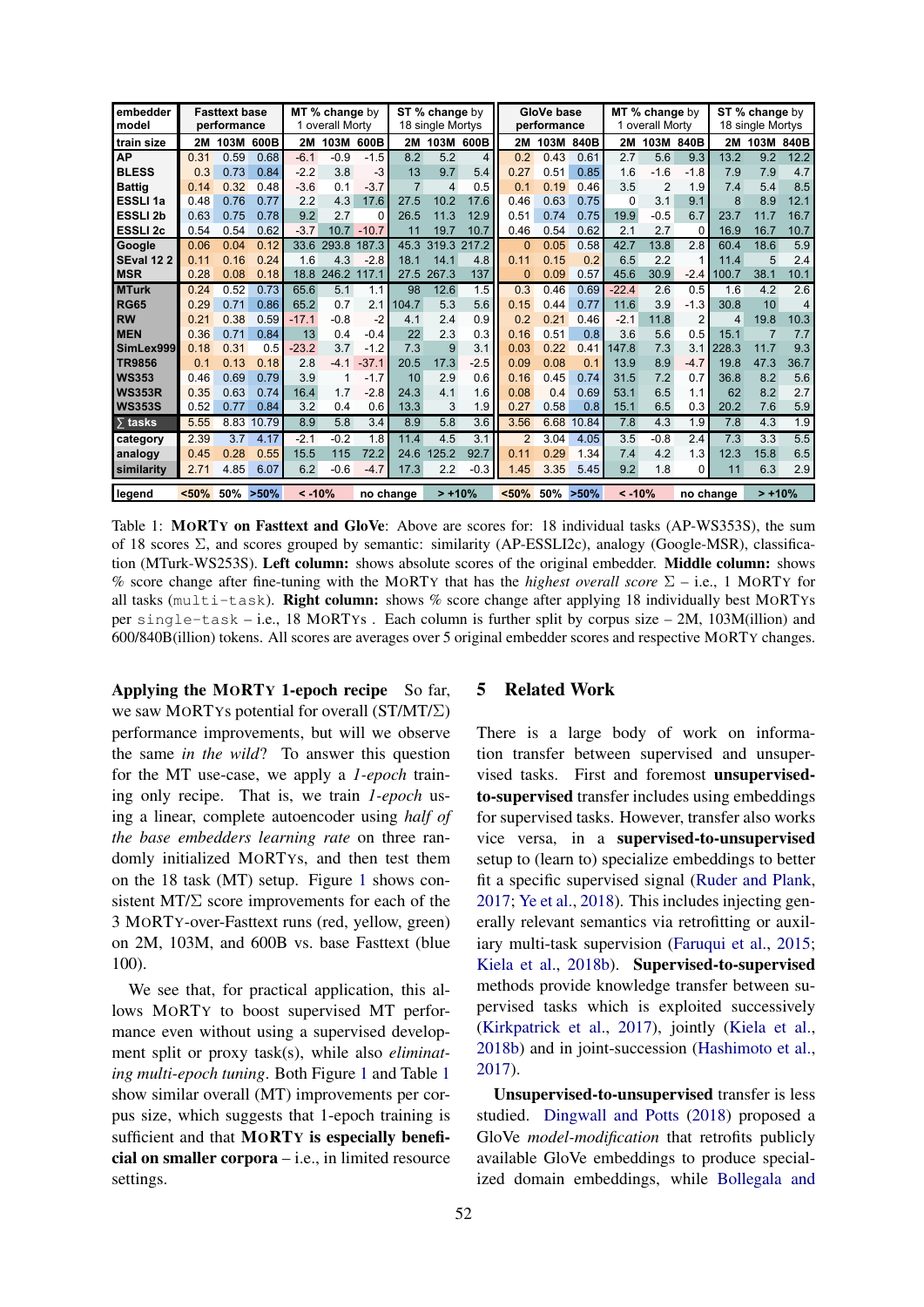[Bao](#page-4-0) [\(2018\)](#page-4-0) propose *meta-embeddings* via denoising autoencoders to *merge* diverse (Fasttext and GloVe) embeddings spaces. The later, is also a low-effort approach and closest to ours. However, it focuses on embedding merging that they *tuned on a single* semantic similarity task, while MORTY provides an overview of *tuning for 19 different settings*. Furthermore, MORTY requires only a single embedding space, which contributes to the literature by outlining that meta-embedding improvements may partly stem from re-encoding rather than only from semantic merging.

## 6 Conclusion

We demonstrated a low-effort, self-supervised, *learning scale-down* method to *construct taskoptimized* word embeddings from existing ones to gain performance on a (set of) supervised endtask(s) without direct domain adaptation. Despite its simplicity, MORTY is able to produce significant performance improvements for *single* and *multi-task* supervision settings as well as for a variety of desirable word encoding properties while forgoing building and tuning complex model architectures and labeling.<sup>[10](#page-0-0)</sup> Perhaps most importantly, MORTY shows considerable benefits for low-resource settings and thus provides a *learning-to-scale-down* alternative to recent *scaleup* approaches.

## 7 Acknowledgements

This work was supported by the German Federal Ministry of Education and Research (BMBF) through the project DEEPLEE (01IW17001) and by the European Unions Horizon 2020 research and innovation programme under grant agreement No 780495 (BigMedilytics). We also thank Philippe Thomas and Isabelle Augenstein for helpful discussions.

### References

- <span id="page-4-6"></span>Piotr Bojanowski, Edouard Grave, Armand Joulin, and Tomas Mikolov. 2016. [Enriching word vectors with](http://arxiv.org/abs/1607.04606) [subword information.](http://arxiv.org/abs/1607.04606) *CoRR*, abs/1607.04606.
- <span id="page-4-0"></span>Danushka Bollegala and Cong Bao. 2018. [Learning](http://aclweb.org/anthology/C18-1140) [word meta-embeddings by autoencoding.](http://aclweb.org/anthology/C18-1140) In *Proceedings of the 27th International Conference on Computational Linguistics*, pages 1650–1661. Association for Computational Linguistics.
- <span id="page-4-3"></span>Alexis Conneau, Germán Kruszewski, Guillaume Lample, Loïc Barrault, and Marco" Baroni. 2018. What you can cram into a single  $\&$ !#\* vector: [Probing sentence embeddings for linguistic proper](http://aclweb.org/anthology/P18-1198)[ties.](http://aclweb.org/anthology/P18-1198) In *Proceedings of the 56th Annual Meeting of the Association for Computational Linguistics (Volume 1: Long Papers)*, pages 2126–2136. Association for Computational Linguistics.
- <span id="page-4-5"></span>Jacob Devlin, Ming-Wei Chang, Kenton Lee, and Kristina Toutanova. 2018. [Bert: Pre-training of deep](http://arxiv.org/abs/1810.04805) [bidirectional transformers for language understand](http://arxiv.org/abs/1810.04805)[ing.](http://arxiv.org/abs/1810.04805) *arXiv preprint arXiv:1810.04805*.
- <span id="page-4-2"></span>Nicholas Dingwall and Christopher Potts. 2018. [Mit](https://doi.org/10.18653/v1/N18-2034)[tens: an extension of glove for learning domain](https://doi.org/10.18653/v1/N18-2034)[specialized representations.](https://doi.org/10.18653/v1/N18-2034) In *Proceedings of the 2018 Conference of the North American Chapter of the Association for Computational Linguistics: Human Language Technologies, Volume 2 (Short Papers)*, pages 212–217. Association for Computational Linguistics.
- <span id="page-4-7"></span>Manaal Faruqui, Jesse Dodge, Sujay Kumar Jauhar, Chris Dyer, Eduard Hovy, and Noah A Smith. 2015. [Retrofitting word vectors to semantic lexicons.](https://doi.org/10.3115/v1/N15-1184) In *Proceedings of the 2015 Conference of the North American Chapter of the Association for Computational Linguistics: Human Language Technologies*, pages 1606–1615. Association for Computational Linguistics.
- <span id="page-4-10"></span>Kazuma Hashimoto, caiming xiong, Yoshimasa Tsuruoka, and Richard Socher. 2017. [A joint many](https://doi.org/10.18653/v1/D17-1206)[task model: Growing a neural network for multiple](https://doi.org/10.18653/v1/D17-1206) [nlp tasks.](https://doi.org/10.18653/v1/D17-1206) In *Proceedings of the 2017 Conference on Empirical Methods in Natural Language Processing*, pages 1923–1933. Association for Computational Linguistics.
- <span id="page-4-4"></span>Stanislaw Jastrzebski, Damian Lesniak, and Wojciech Marian Czarnecki. 2017. [How to evalu](http://arxiv.org/abs/1702.02170)[ate word embeddings? on importance of data](http://arxiv.org/abs/1702.02170) [efficiency and simple supervised tasks.](http://arxiv.org/abs/1702.02170) *CoRR*, abs/1702.02170.
- <span id="page-4-1"></span>Douwe Kiela, Changhan Wang, and Kyunghyun Cho. 2018a. [Context-attentive embeddings for improved](http://arxiv.org/abs/1804.07983) [sentence representations.](http://arxiv.org/abs/1804.07983) *CoRR*, abs/1804.07983.
- <span id="page-4-8"></span>Douwe Kiela, Changhan Wang, and Kyunghyun Cho. 2018b. [Dynamic meta-embeddings for improved](http://aclweb.org/anthology/D18-1176) [sentence representations.](http://aclweb.org/anthology/D18-1176) In *Proceedings of the 2018 Conference on Empirical Methods in Natural Language Processing*, pages 1466–1477. Association for Computational Linguistics.
- <span id="page-4-9"></span>James Kirkpatrick, Razvan Pascanu, Neil Rabinowitz, Joel Veness, Guillaume Desjardins, Andrei A Rusu, Kieran Milan, John Quan, Tiago Ramalho, Agnieszka Grabska-Barwinska, et al. 2017. [Over](https://www.pnas.org/content/114/13/3521)[coming catastrophic forgetting in neural networks.](https://www.pnas.org/content/114/13/3521) *Proceedings of the National Academy of Sciences*, 114(13):3521–3526.

 $10$ Source code at [https://github.com/](https://github.com/NilsRethmeier/MoRTy) [NilsRethmeier/MoRTy](https://github.com/NilsRethmeier/MoRTy)